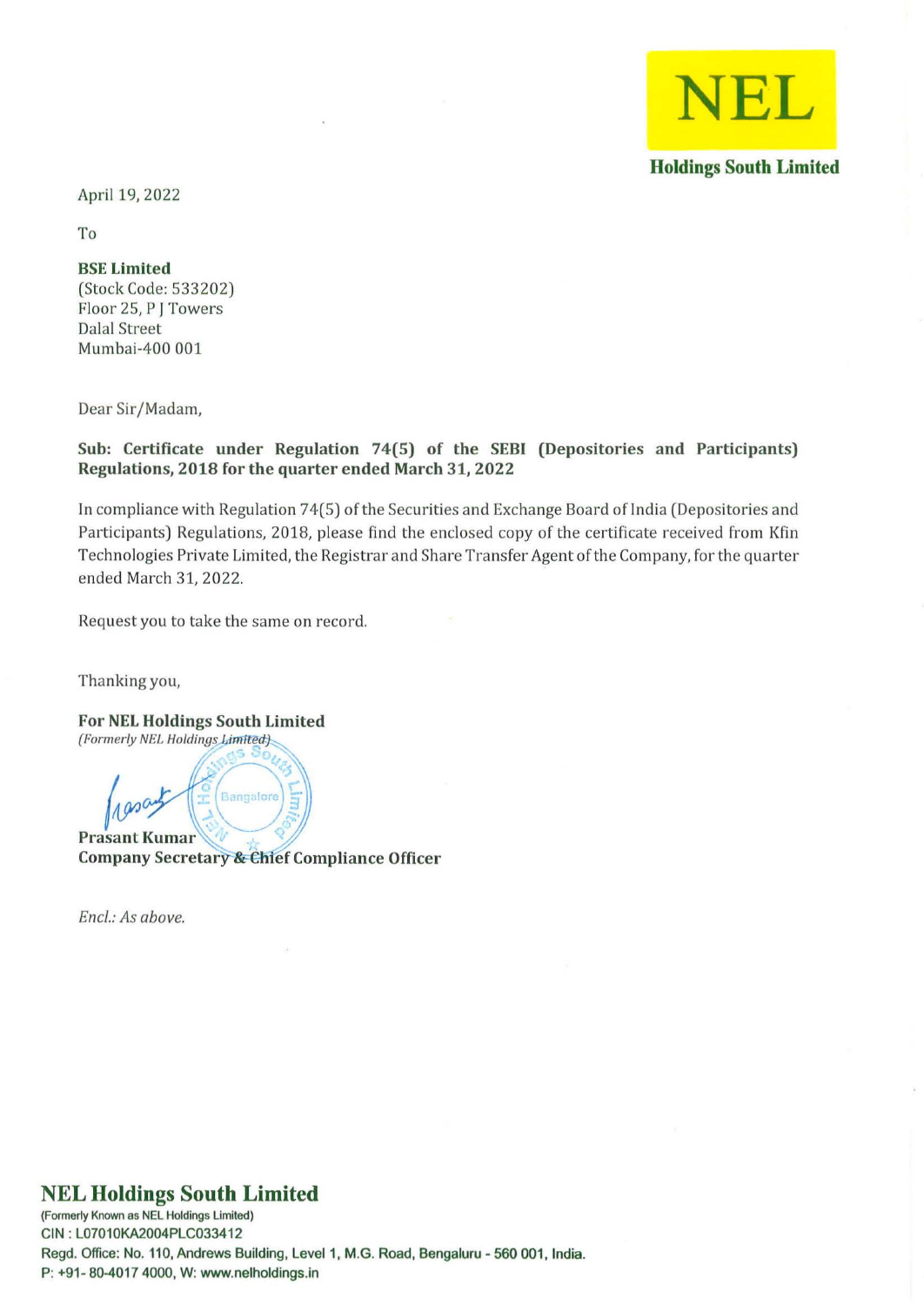

KFIN/NSDL/74(5) E/1 Date: 04/04/2022

NATIONAL SECURITIES DEPOSITORY LIMITED TRADE WORLD 4TH FLOOR KAMALA MILLS COMPOUND SENAPATI BAPAT MARG LOWER PAREL MUMBAI - 400 013

Dear Sir(s), Sub: Certificate under Regulation 74(5) for the quarter ended March 31, 2022

We as Registrars, Share Transfer and Depository Services agents of the NEL HOLDINGS SOUTH LIMITED, certify that the details of securities dematerialized/rematerialized during the aforesaid period, as required under Regulation 74(5) of SEBI (Depositories and participants) Regulations 2018 have been furnished to all the Stock Exchanges where the shares of the company are listed.

Thanking you,

Yours faithfully, For KFIN TECHNOLOGIES LIMITED

 $Sd$  – Krishna Priya M Senior Manager

CC TO:

THE COMPANY SECRETARY NEL HOLDINGS SOUTH LIMITED NO. 110, ANDREWS BUILDING LEVEL 1, M G ROAD BANGALORE

560001

**KFin Technologies Limited O** 

(Formerly known as KFin Technologies Private Limited) Registered & Corporate Office:

Selenium, Tower B, Plot No- 31 & 32, Financial District, Nanakramguda, Serilingampally Hyderabad Rangareddi, Telangana - 500032, India

CIN: U72400TG2017PLC117649